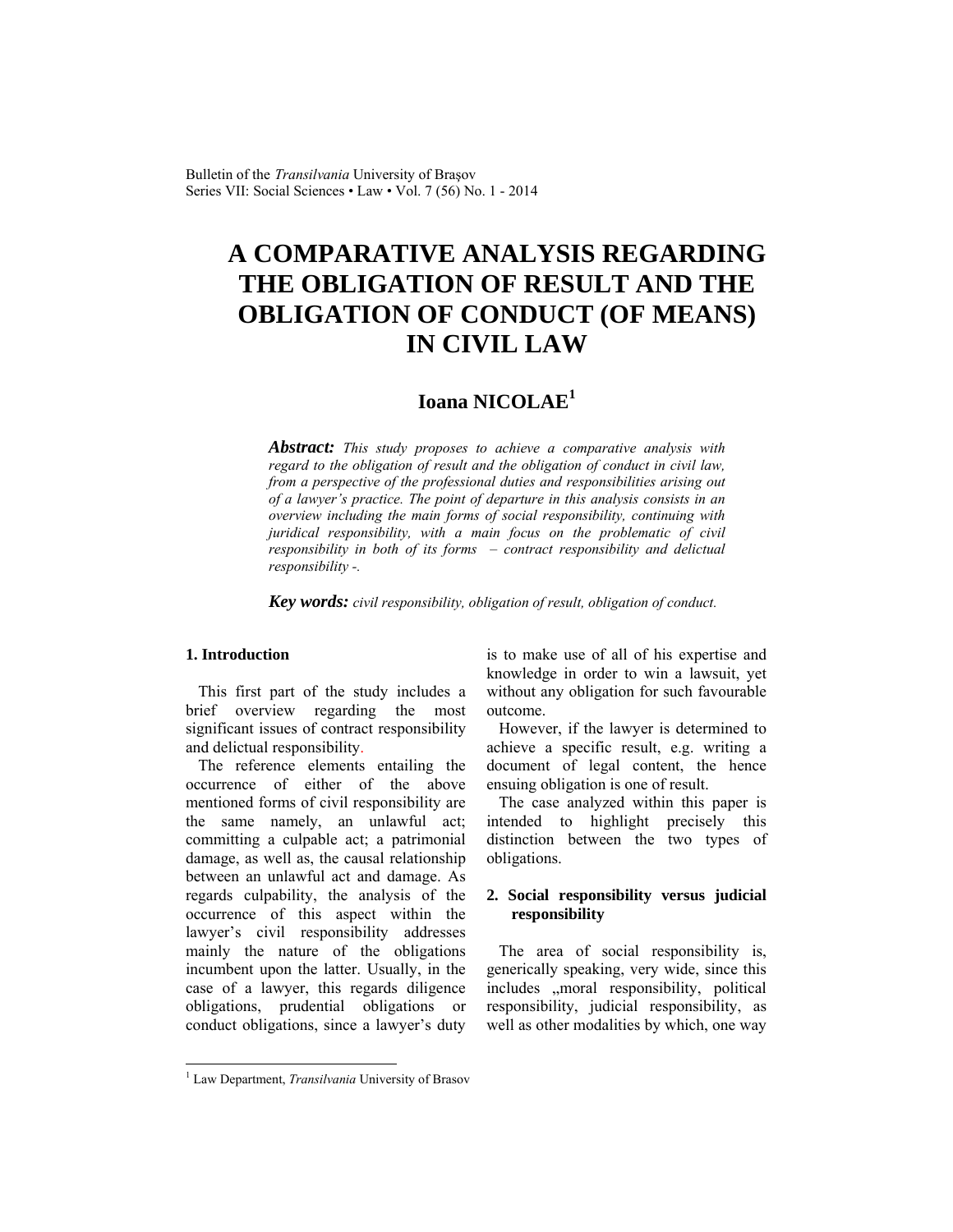or the other, human society members are called to become accountable for their conduct in social life" [12]. These forms of social responsibility which are incumbent upon every person, do not occur disparately, independently from each other – they even show possible interferences, which, however, are unable to affect their individuality.

By confining the concept of responsibility to the judicial domain, we can distinguish between penal, civil, disciplinary, and administrative responsibility as well other types of responsibility that are specific to the various branches of law.

Judicial responsibility can be defined as a complex of interconnected rights and obligations that derive as a consequence of committing an unlawful act and constitute the framework for achieving state coercion through enforcing judicial sanctions in order to maintain the stability of social relationships and to provide guidance to society members in the spirit of the rule of law [2].

With regard to the lawyer's responsibility it can be expressed in form of a civil, penal or disciplinary responsibility [6]. These forms of responsibility are determined "depending on the judicial norm that the lawyer violates in the exercise of his profession or, respectively, depending on the defended social relationships" [3].

The literature highlights the fact that "the source or basis of the lawyer's responsibility consists of failure to fulfill obligations [...] some obligations are stipulated by the law, others are contract clauses; some obligations are judicial, others moral or deontological; some obligations belong to the system of professional exigencies, others to the rigours of the judicial system" [4].

It was also contended that "the analysis of the problem of a lawyer's responsibility cannot be separated from the general framework of her/his obligations assumed by signing a contract of legal assistance, neither can it go beyond the judicial nature of the obligations that can be assumed by a freelance lawyer, which is that of diligence or conduct obligations, and by no means that of result obligations" [4].

However, there are opinions in support of both the existence of obligations of diligence, as well as the existence of obligations of result. "This issue needs a more nuanced view: if the sagacity of consultancy is aleatory, then the lawyer has an obligation of conduct; if it involves the accuracy of information or of consultancy, the obligation is one of result. But even in the case of obligations of result, the client's freedom of decision remains undeniable" [4].

As regards civil responsibility, it can take two forms, – delictual and contract -, both of which are based upon the principle of repairing a patrimonial damage caused by an unlawful and culpable act [8]. The existence of one or the other of these two forms of civil responsibility depends on the same, previously mentioned, situations: committing a culpable act; a patrimonial damage, as well as, the causal relationship between an unlawful act and damage.

Consequently, one of the essential prerequisites for a person to assume personal civil responsibility relative to the damage caused, in general, and that of a lawyer, in particular, consists in the culpability of the person concerned, as the subjective element.

..When we analyze the culpability of the person that caused the damage, we are concerned with the subjective side of the act, with the subjective attitude of the offender towards the offense committed and the consequences of the latter, at the time it was committed" [12].

An analysis of the existence of this element of the lawyer's responsibility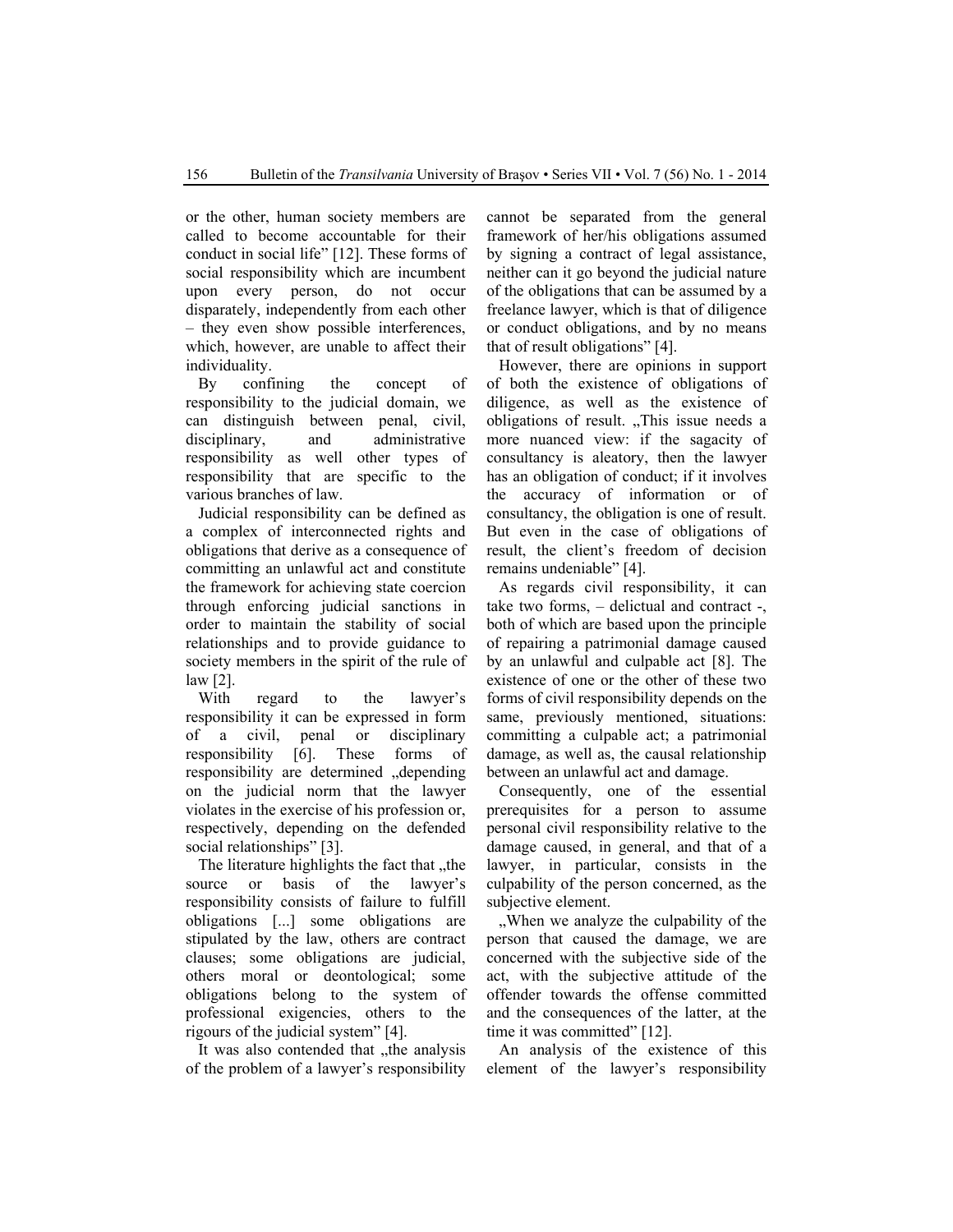should start with the nature of the incumbent obligations.

#### **3. The subjective civil obligation**

According to doctrine, civil obligation was defined as "the duty of the passive party in a civil judicial relationship of having a certain conduct, in accordance with the correlative subjective right, a conduct that can consist in giving, doing or not doing something and which can be imposed, if necessary, through the coercive power of the state" [1].

These obligations can be classified according to a multitude of criteria; however, this analysis wants to emphasize only one, namely the one that regards the object of the obligations, according to which there are obligations of result or determined obligations, and prudential, diligence or conduct obligations.

In accordance with the doctrine "the obligation of result (determined) occurs whenever the passive party of a judicial relationship obliges himself to achieve a determined result" [11], whereas "the obligation of prudence or of diligence (of conduct) occurs whenever the active party obliges himself to make every effort using all his knowledge towards achieving a certain result, yet does not oblige himself to obtain the respective result, which can materialize or not, depending on the concrete circumstances"[11].

## **4. The nature of obligations that are incumbent upon a lawyer in exercise of his profession**

A concrete answer to the question relative to the nature of obligations incumbent upon a lawyer cannot be provided in the absence of a detailed analysis, which should take a particularized form for every distinct type of obligation.

However, it can be said with certainty that usually, the obligations assumed by a lawyer are obligations of diligence or conduct, according to which he obliges himself to use every diligence towards achieving a certain result, yet does not oblige himself to obtain the respective result. In the process of assuming and exertion of his multiple roles  $[7]$ , he is obliged to use all his abilities – his entire juridical knowledge, diligence and talent to the benefit of the client, in order to achieve the targeted result" [10], without interpreting the lawyer's position as "strictly subordinated" with respect to his client "but one of relative independence" [5]*.*

Certainly, there are situations when a lawyer assumes obligations of result, in which case the responsibility for nonfulfillment or faulty fulfillment of these obligations will be obviously more severe compared with the case of obligations of conduct. For instance, such obligations of result arise when the object of the contract concluded with the client consists in drafting a document of legal content (a contract, an offense complaint, a petition), in launching an appeal against a sentence, or in the case of the obligation to keep the professional secrecy [9] etc.

The lawyer's failure to comply with these obligations, designated as obligations of result, engenders the assumption of culpability against the former.

On the other hand, for the case of obligations of diligence, the rule that applies establishes that "non-achievement by the client of the desired result does not, in itself, constitute proof of culpability, but it is the client's burden to provide direct proof that the debtor did not make use of the required prudence and diligence to achieve the result" [3].

Ion Deleanu, claims that, for the case of obligations of result, the lawyer's culpability is presumed *ipso facto*, whereas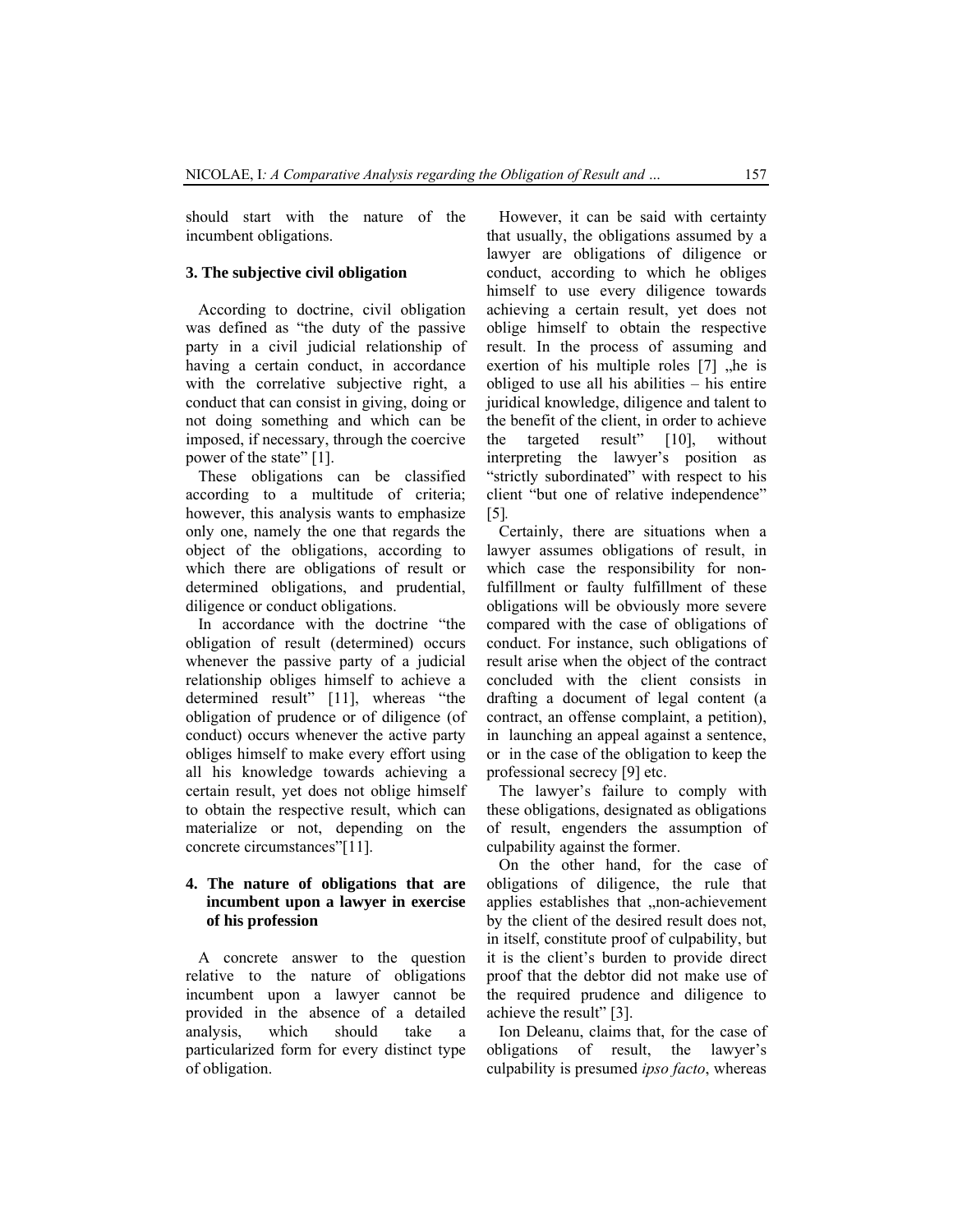for the case of obligations of conduct, the client has the obligation to produce evidence of the debtor-lawyer's culpability.

#### **5. Case study**

In accordance with action 12068, filed July  $11<sup>th</sup> 2002$  in the registry of the civil court of Braşov, the plaintiff G.D.T. against the lawyer D.L – defendant - asks the court to order the defendant to pay the amount of 10,000 USD or its equivalent in lei as civil damages and the expenses arising from this lawsuit.

Subsequently, the plaintiff changed his action in the sense that he increased his demands to 15,000 USD and 55,000,000 lei as compensation for damages.

In the cause of his action the plaintiff shows that the defendant, in his capacity of lawyer, representing the former in the drafting of an addendum to a real estate sale-purchase contract, by professional guilt has caused the above mentioned damage to the plaintiff, either directly or circumstantially.

The court of Braşov, by civil sentence 8096 of October  $1<sup>st</sup>$  2003, has rejected the exception of absence of passive *locus standi* of the defendant and consequently has rejected the cause of the plaintiff's action. In support of its decision the court noted, in essence, with regard to the exception invoked by default, that the action is groundless.

On the merits, the court held that the defendant in his capacity of lawyer cannot guarantee the client the achievement of a certain result and, consequently, the obligations engendered by the contract of judicial assistence are obligations of diligence.

In this case, the plaintiff did not provide evidence that the defendant would have made use of his entire diligence since the

drafted document was signed willingly by him.

The appeal launched by the plaintiff was allowed by decision No.171/Ap of March 4<sup>th</sup> 2004, of the Court of Appeal Brasov, Civil Division, which partially changed the appealed sentence, allowed the plaintiff's action and obliged the defendant to pay the plaintiff the amount of 5,000 USD and 6,000,000 lei, as compensatory damages.

It maintained the Court's decision with regard to the way of solving the *locus standi* exception and obliged the defendant to pay the plaintiff the amount of 22,967,500 lei, as lawsuit expenses.

In support of its decision, the Court of Appeal noted the following:

The relationship between client and lawyer falls within the scope of the principles and norms of Private Law due to the existence of a contract of judicial assistance between these two, the content of which is governed by the Civil Code and the Lawyers' Statute (Annex 8).

The lawyer will be held liable for the damages caused to his client as a consequence of the former's professional activity, in terms of common law namely, in accordance with Art. 1073-1090 of the Civil Code, insofar as these texts apply under the specific circumstances of the relationship between a lawyer and his client.

In what regards the nature of the obligations assumed by the lawyer towards his client these can be both of "conduct" as well as of "result".

In this case, the object of the contract of judicial assistance reg. no. 24, April  $24<sup>th</sup>$ , 2001, consists in "drafting of a notarial act intended to recover the price difference against the sale purchase contract authenticated under reg. no. 730, June 8th, 1998 by the B.N.P.P., including drafting and pursuing civil action or penal complaint to the competent bodies",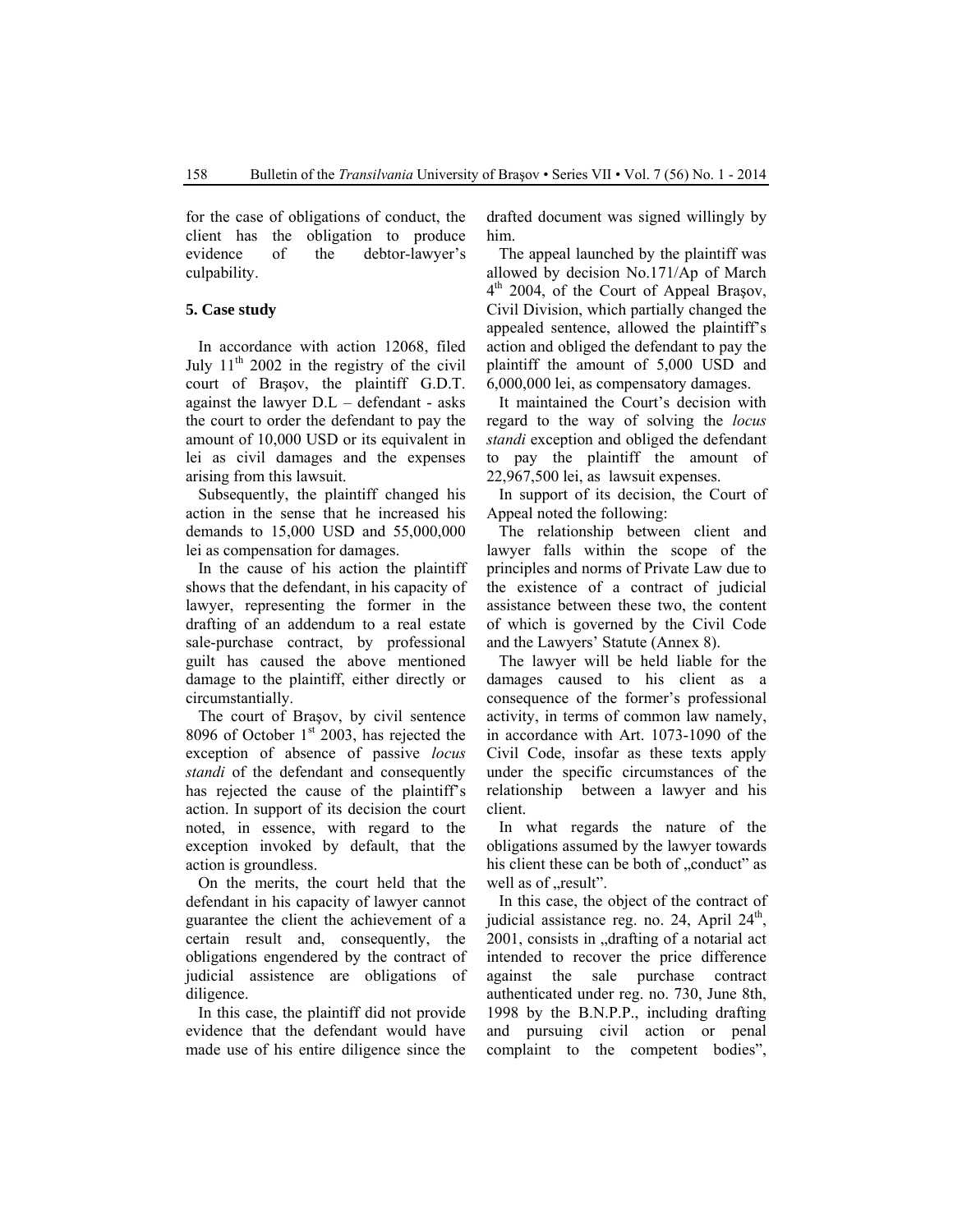therefore involving both obligations .of result", as well as obligations "of conduct".

Also noted imputable to the lawyer, is considered the non-execution of all his assumed obligations, namely, drafting and pursuing the action intended for the recovery of the price difference which was qualified as a "result" obligation, and consequently, the defendant's culpability is presumed, since the latter does not overthrow this presumption.

In this matter, the defence of the respondent (defendant) regarding the obligation of his client to pay the stamp tax in advance amounting the claims deducted from the lawsuit, was eliminated by the appeal instance, because, according to Art. 13 of the Lawyers' Statute, before taking a case, the lawyer is obliged to inform the client about the probable expenses involved by it".

The issue of non-taxation by the client of an action pursued in court by the lawyer would have shifted the culpability, from the lawyer's to the client's burden. Consequently, by not filing his actions in the court the defendant has caused a damage to the plaintiff on appeal.

Consequently, the Court of Appeal admitted the circumstantial evidence of the damages only with regard to the following: the price difference - accepted and stated by the parties in the writ drafted by the respondent defendant, yet not recovered, and the stamp taxes afferent to this amount.

The other claims of the appellant with regard to "collateral damage", were rejected as groundless.

The defendant filed an appeal against decision No. 171 of March  $4<sup>th</sup>$  2004 of the Court of Appeal Braşov Civil division, invoking the ground of cassation as stated by Art. 304, item 9 Code of Civil Procedure.

Explaining the grounds for appeal, the defendant showed, in essence, the following:

The plaintiff filed his summons for judgement on the grounds of Art. 998 Civil Code regarding delictual responsibility, and Law no. 51/1995 regarding the exertion of a lawyer's profession, for professional misconduct and not for nonexecution or improper execution of the judicial assistance contract, as contractual civil liability.

Respectively, the Court of Appeal approved and tried the appeal in accordance with the provisions of Art. 1073-1090 Civil Code regulating the civil contracts, namely, the contractual civil liability.

Such way of proceeding has violated the procedural norms regulating the procedure of appeal, thus overthrowing the burden of proof, in the sense that it noted the presumption of culpability for the nonexecution of a contractual obligation in relation with the delictual responsibility where the culpability must be proved.

Also, the appellant claimed that, in its analysis, the Court has mixed up the two forms of responsibility - delictual and contractual, yet provided a result specific to delictual responsibility. On the other hand, the contract of judicial assistance was executed in its entirety, since the agreement between the respondent (defendant) and SC IALTRANS SRL as purchaser, provided that the price of 5,000 USD, would be paid immediately after collecting a debt from a Danish citizen, but not later than  $1<sup>st</sup>$  May 2003.

Consequently, the pursuance of the obligation of payment, regarding the price difference amounting to 5,000 USD, did not fall within his responsibilities, since the court has disregarded the principle of unforeseeability of contract execution.

Therefore, due to the plaintiff's lack of diligence, in terms of ensuring the civil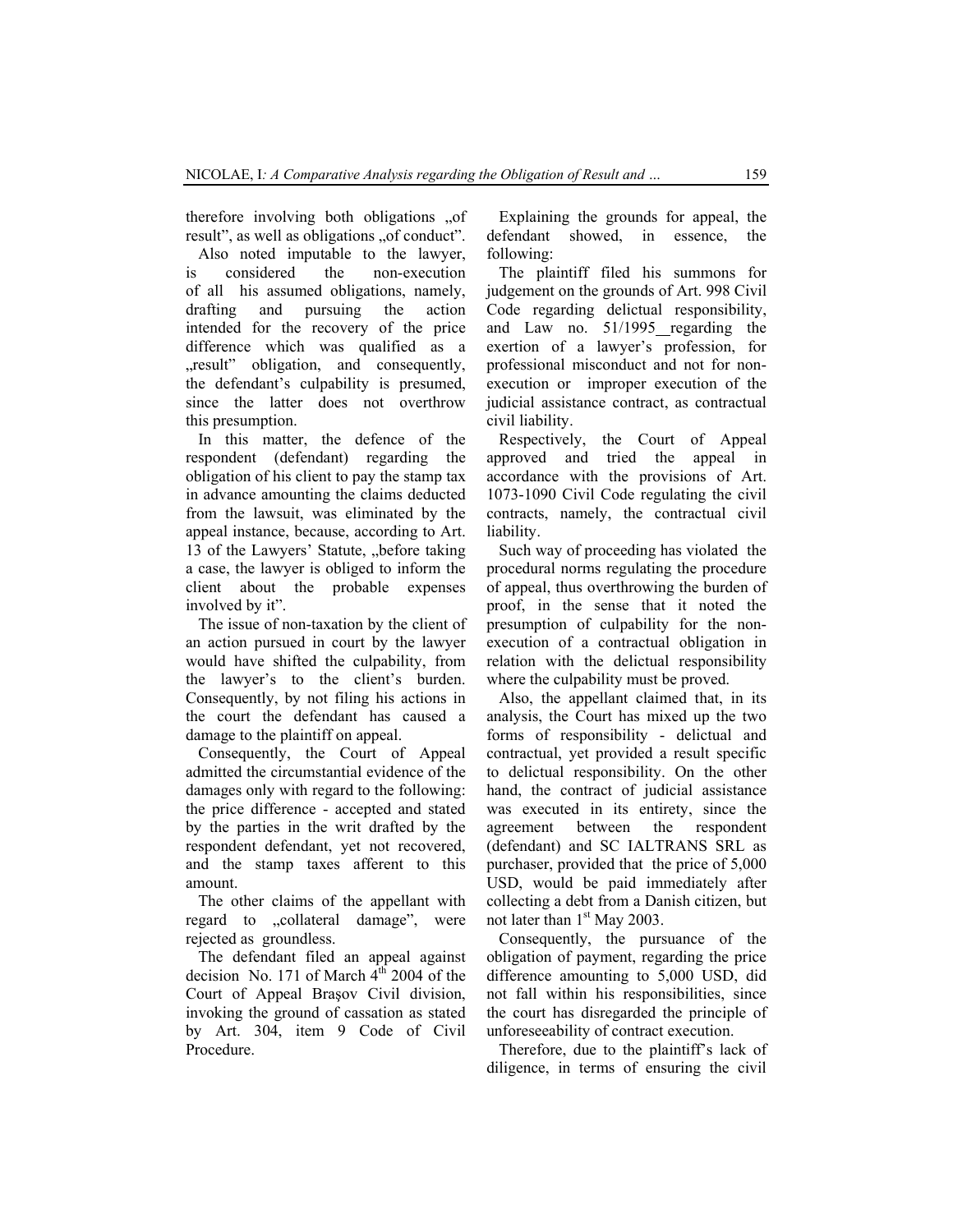instruments that would have allowed him to collect the price installments stated in the sale purchase contract, the former has assumed the collection risks, which he accepted.

He also explained, as non-imputable, the fact that he did not file an action for claims on his own initiative, considering that nonpayment of judicial stamp taxes does not constitute a legitimate reason, since the Stamp Law does not admit such registration, and the payment of the price difference was not yet due.

Also, with regard to the payment deadline  $-May$  1st 2003, it would have been the Court's duty to analyze and ascertain the absence of a causal relationship between the damage caused to the plaintiff and the obligation arising from the contract of judicial assistance.

With regard to the presented considerations, the appellant has applied for permission to appeal, for changing the decision under appeal, and on the merits, to maintain the decision of the first court.

The appeal is groundless.

In accordance with Art. 294, item (1) Code of civil procedure, the capacity of the parties under appeal cannot be changed, nor can the case or the object of request for legal action be changed, and no new applications are allowed either.

This means that launching an appeal does not widen the procedural framework as it was established by the first instance court, in accordance with the principle of inadmissibility of changing, during appeal, of the essential elements of the civil action.

The essential elements of a civil action are: the object, the cause and the parties.

According to the provisions of Art.133 Code of civil procedure, the sanction for the lack of essential elements is nullity.

The private cause of action does not constitute an essential element of the action, since offence classification constitutes the magistrate's duty.

In the present case, the plaintiff's *de jure* statement of grounds was made in accordance with the provisions of Law 51/1995, regarding improper execution of the contract of judicial assistance, a form of civil contractual responsibility.

 The fact that the plaintiff also indicated legal grounds, as stated in Art. 998 Civil Code, does not lead to the conclusion that any of the the appeal procedures have been violated, since the court has the power to classify the complaint depending on the plaintiff's purpose namely, to collect compensatory damages arising as a consequence of improper execution of the contract of judicial assistance. The appellant's criticism is also groundless with regard to the court's analysis on the appeal, in terms of responsibility forms and the culpability involved.

The object of the contract of judical assistance includes the following :

- drafting of a notarial document intended for the recovery of the price difference arising from the authenticated contract of sale purchase No. 730 of  $8^{th}$  June 1998, B.N.P.P.;
- drafting and bringing a civil case or penal complaint to court.

With regard to these services arises the nature of the obligations assumed through the contract of juridical assistance, which are both obligations of conduct (means) as well as obligations of result, as they were correctly classified by the appeal court.

A characteristic of the result obligation is the fact that this particular obligation is strictly determined in terms of the intended object and purpose, namely that, by performing a certain activity, the debtor assumes the obligation to achieve a determined result. In accordance with the contract of judicial assistance No. 24 of  $24<sup>th</sup>$ April 2001, the appellant obliges himself to draft a notarial document intended for the recovery of the price difference from the purchaser of SC IALTRANS SRL Braşov,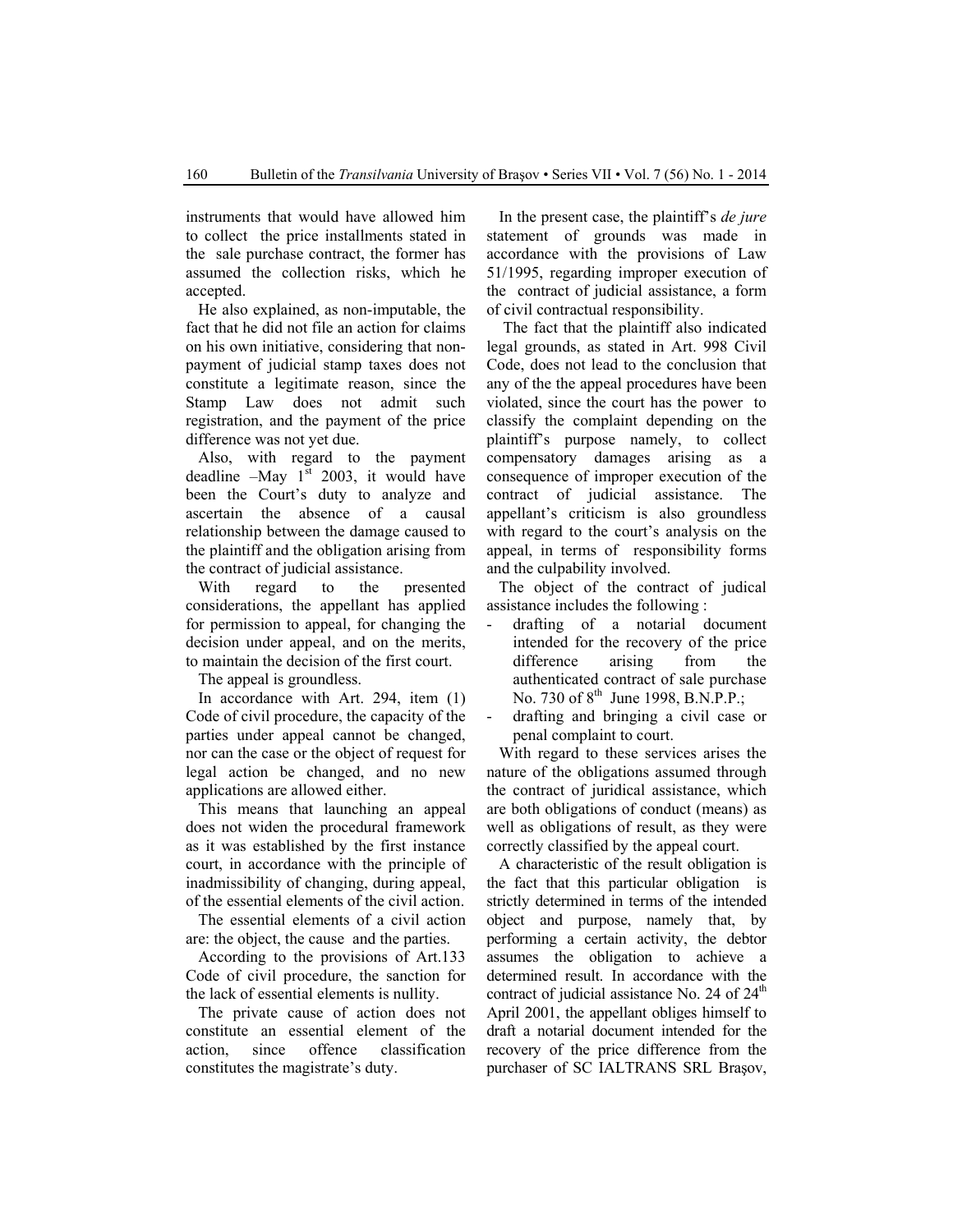to draft and bring a civil case or a penal complaint to court.

Drafting a notarial document, a civil case or a penal complaint, as a result proposed by the appellant, constitutes obviously a result obligation.

Non-achievement of the foreseen result, leads to the conviction that the appellant wasn't sufficiently diligent, that he was at fault and that he is liable for the consequences of non-fulfillment of obligation.

Also groundless is the appellant's defence, reiterated during appeal, that he did not write the civil action because the respondent failed to render him the judicial tax payment receipt, although it is known that drafting such an action is exempt from judicial stamp taxes.

Moreover, the way of phrasing the obligation assumed by the appellant, indicates without any doubt that it is an alternative one, civil action or penal complaint, the latter being exempt from the judicial stamp tax.

It must be also emphasized that the appellant, in his capacity of a professional in legal matters, should have also informed the client about the possible duties related with the pursuance of the actions he has obliged himself to. The solution issued by the court of appeal is clearly a judicious one, and the appeal was declared groundless and rejected in accordance with Art. 312 Code of Civil procedure.

### **6. Conclusions**

With respect to the aspects examined in this paper, it may be concluded that the process of designating an obligation as it takes the forms of either conduct, prudence, diligence or result obligation represents an approach intended to establish the responsibility of the person who has violated the above mentioned obligation.

In order to emphasize this distinction between civil responsibility that derives from the violation of the two types of obligations, we refer to the obligations assumed by a lawyer in exercise of his profession.

As was shown, there is no unitary classification of these obligations, a situation which requires a separate analysis of each specific case to identify whether it involves an obligation of result or one of conduct (means). Non-observance of result obligations entails more serious consequences in the area of civil responsibility, engendering the presumption of culpability of a lawyer in exercise of his profession.

The category of responsibility obligations also includes, for instance, the lawyer's obligation to draft a contract, a complaint, to initiate a way of appeal against a judge's decision etc. The main particularity of the above mentioned obligation consists in the fact that the lawyer obliges himself to achieve exactly the targeted result. Non-observance of an obligation of diligence does not automatically engender the lawyer's presumption of culpability since the client must prove the fact that his lawyer has failed to use his entire diligence and knowledge and to make every effort towards achieving the desired result.

The main characteristic of the obligation of conduct consists in the fact that the obligor's duty is to use all his diligence *towards achieving* a certain result, yet without obliging himself to achieve the respective result. Therefore, a lawyer will never oblige himself to win a certain lawsuit but will make every effort to this purpose.

The case analyzed in this paper is intended to emphasize the distinction between the two categories of obligations along with the consequences engendered by their non-observance.